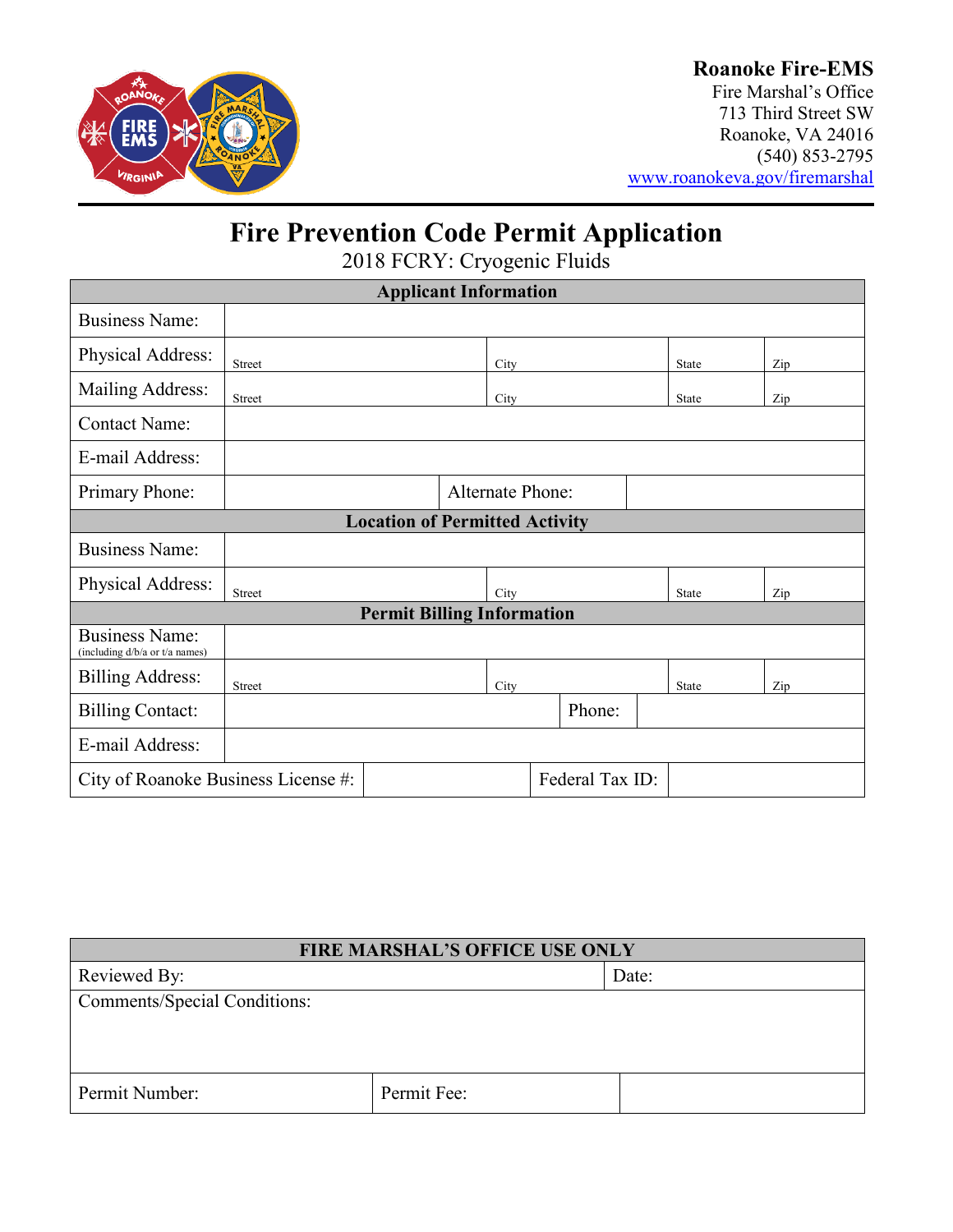| <b>Application Checklist</b> |
|------------------------------|
|------------------------------|

| <b>Application Checklist</b>                                                                                                                                                            |
|-----------------------------------------------------------------------------------------------------------------------------------------------------------------------------------------|
| Review of this permit application requires all of the following to be included:                                                                                                         |
| Completed Fire Prevention Code Permit Application                                                                                                                                       |
| Site Plan/Floor Plan showing:<br>1. Location of Cryogenic Fluids<br>2. Location of spill response gear<br>3. Location of ALL Fire Extinguishers<br>4. Location of ALL Exits or Openings |
| SDS for Cryogenic Fluids                                                                                                                                                                |
| Information on all containers, including size and quantities                                                                                                                            |
| Safety Plan                                                                                                                                                                             |
|                                                                                                                                                                                         |
| <b>Circumstances of Application/Description of Work</b>                                                                                                                                 |
|                                                                                                                                                                                         |
|                                                                                                                                                                                         |
|                                                                                                                                                                                         |
|                                                                                                                                                                                         |
|                                                                                                                                                                                         |
|                                                                                                                                                                                         |
|                                                                                                                                                                                         |
|                                                                                                                                                                                         |
|                                                                                                                                                                                         |
|                                                                                                                                                                                         |
|                                                                                                                                                                                         |
|                                                                                                                                                                                         |
|                                                                                                                                                                                         |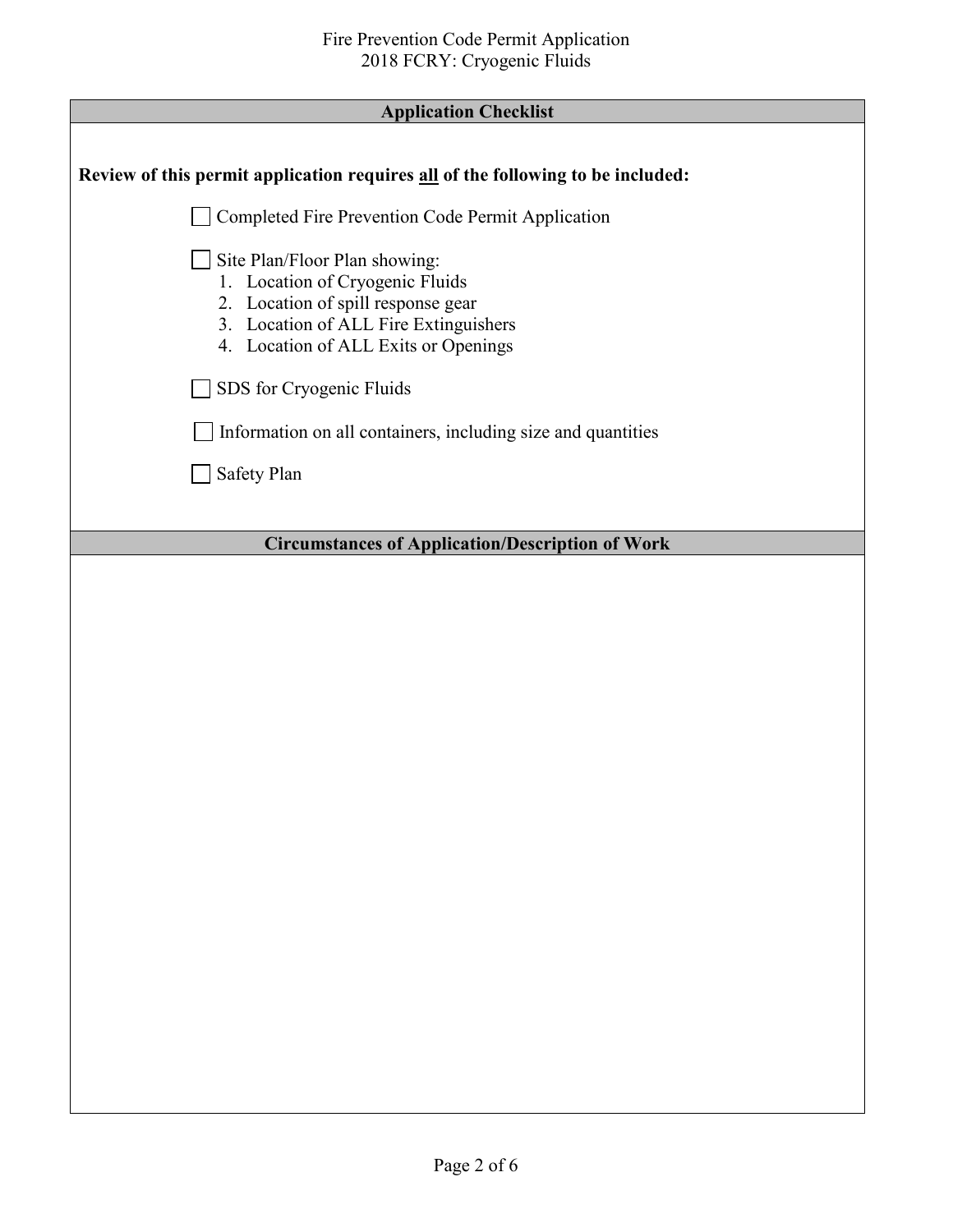#### **Permit General Conditions and Acknowledgements**

The Applicant is required to review the following provisions of the Statewide Fire Prevention Code and its referenced standards. After reviewing each provision, the Applicant must initial each item to acknowledge their review and agreement to comply with the requirement. If the requirement is not applicable to the application, the Applicant is to write N/A in place of their initials.

- Maintenance and operational aspects of the storage, use and handling of cryogenic fluids shall comply with this chapter and NFPA 55. Cryogenic fluids classified as hazardous materials shall also comply with the general requirements of Chapter 50. Partially full containers containing residual cryogenic fluids shall be considered as full for the purposes of the controls required. Exceptions:
	- 1. Fluids used as refrigerants in refrigeration systems (see Section 606).
	- 2. Liquefied natural gas (LNG), which shall comply with NFPA 59A.

Oxidizing cryogenic fluids, including oxygen, shall comply with Chapter 63, as applicable. Flammable cryogenic fluids, including hydrogen, methane and carbon monoxide, shall comply with Chapters 23 and 58, as applicable.

Inert cryogenic fluids, including argon, helium and nitrogen, shall comply with ANSI/CGA P-18.

- Containers shall be provided with substantial concrete or masonry foundations, or structural steel supports on firm concrete or masonry foundations. Containers shall be supported to prevent the concentration of excessive loads on the supporting portion of the shell. Foundations for horizontal containers shall be constructed to accommodate expansion and contraction of the container. Foundations shall be provided to support the weight of vaporizers or heat exchangers.
- Pressure relief devices shall be provided to protect containers and systems containing cryogenic fluids from rupture in the event of overpressure.
- Pressure relief vent-piping systems shall be constructed and arranged so as to remain functional and direct the flow of gas to a safe location.
- Visible hazard identification signs in accordance with NFPA 704 shall be provided at entrances to buildings or areas in which cryogenic fluids are stored, handled or used.
- Cryogenic containers and systems shall be secured against accidental dislodgement and against access by unauthorized personnel.
- Stationary containers shall be secured to foundations in accordance with the applicable building code. Portable containers subject to shifting or upset shall be secured. Nesting shall be an acceptable means of securing containers. Stationary containers shall be separated from exposure hazards in accordance with the provisions applicable to the type of fluid contained and the minimum separation distances indicated in Table 5504.3.1.1.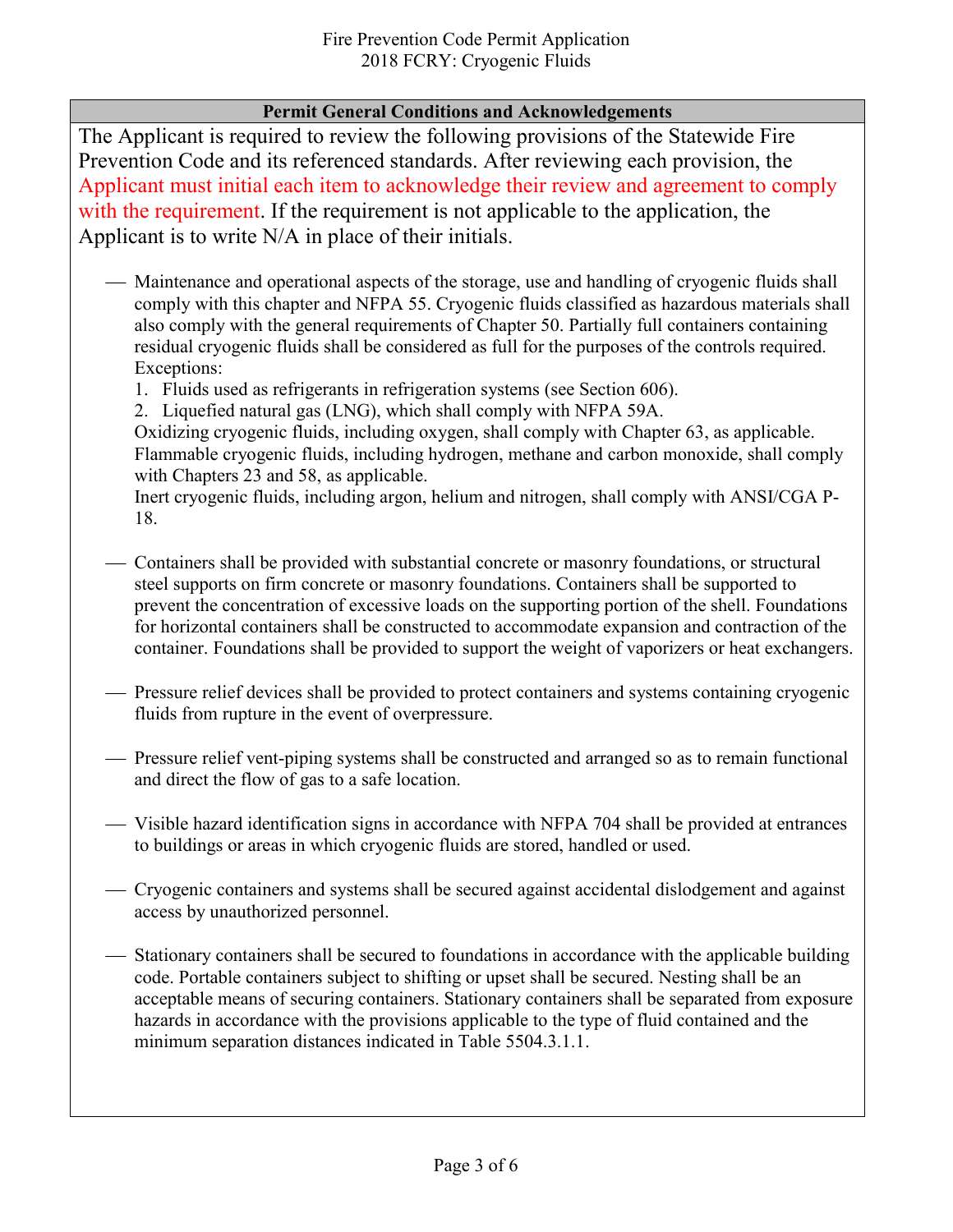- Cryogenic containers and systems shall be separated from materials and conditions that pose exposure to or from each other.
- Stationary containers shall be separated from exposure hazards in accordance with the provisions applicable to the type of fluid contained and the minimum separation distances. No containers shall be within 10 feet of air intakes, building exits or combustible materials.
- Cryogenic containers and systems in outdoor storage shall be separated from materials and conditions that pose exposure hazards to or from each other in accordance with Sections 5504.3.1.1 through 5504.3.1.1.5.
- Portable containers indoors shall be separated from exposure hazards. No containers shall be within 10 feet of air intakes, building exits or 15 feet from combustible materials.
- Cryogenic fluids in portable containers stored indoors shall only be stored in buildings, rooms or areas constructed for this use in accordance with the applicable building code.

#### **TABLE 5504.3.1.1**

#### **SEPARATION OF STATIONARY CONTAINERS FROM EXPOSURE HAZARDS**

| <b>EXPOSURE</b>                                                            | <b>MINIMUM DISTANCE</b><br>(feet) |
|----------------------------------------------------------------------------|-----------------------------------|
| Buildings, regardless of construction type                                 |                                   |
| Building exits                                                             | 10                                |
| Wall openings                                                              |                                   |
| Air intakes                                                                | 10                                |
| Lot lines                                                                  | 5                                 |
| Places of public assembly                                                  | 50                                |
| Nonambulatory patient areas                                                | 50                                |
| Combustible materials such as paper, leaves, weeds, dry grass or<br>debris | 15                                |
| Other hazardous materials                                                  | In accordance<br>with Chapter 50  |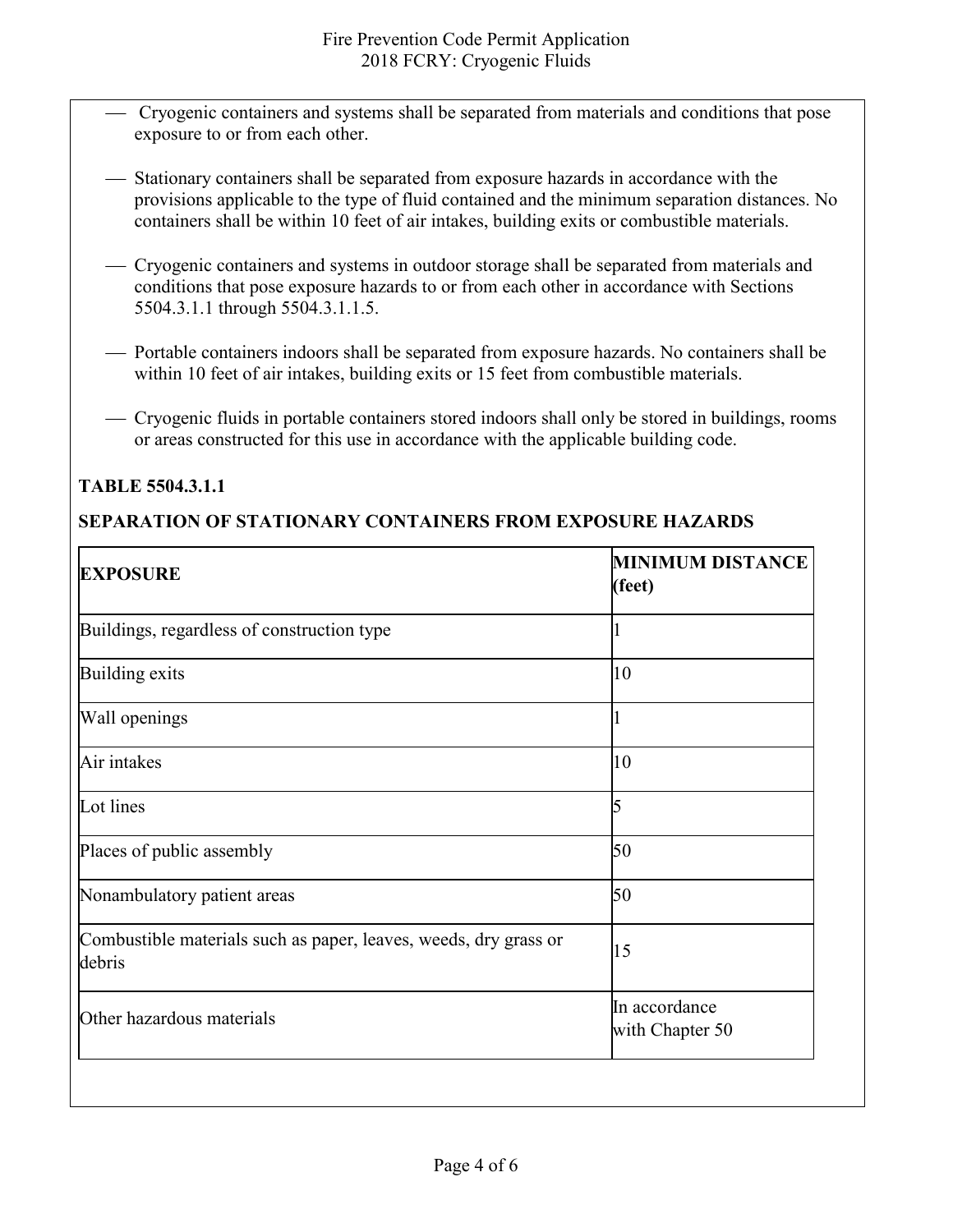#### Fire Prevention Code Permit Application 2018 FCRY: Cryogenic Fluids

#### **Permit Certification**

By my signature below, I hereby certify that I have read and examined this application and that all of the information contained therein is true and correct. Furthermore, I certify that the proposed operations will fully comply with the requirements contained in The Virginia Statewide Fire Prevention Code and any other related laws and /or Codes. I agree to indemnify, save harmless, and defend the City of Roanoke, its agents and employees, from all claims, damages, costs, expenses, and charges, including attorney's fees, which arise out of or by reason of these operations.

I acknowledge that if a permit is issued based on this application, it shall only be valid with in the building, facility, and/or location listed on this application for the specific date(s) and time(s) for which it is issued.

I acknowledge that approval of this application does not constitute permit issuance. Permit issuance does not occur until the completion of an on-site inspection by the Roanoke Fire Marshal's Office.

I acknowledge and understand that any violations of the Virginia Statewide Fire Prevention Code and/or the requirements of this permit may result in immediate permit suspension or revocation.

I agree to indemnify, save harmless, and defend the City of Roanoke, Virginia and its agents and employees from all claims, damages, costs, expenses, and charges, including attorney's fees, which arise out of or by reason of the activities associated with this permit.

| Name:      |       |  |
|------------|-------|--|
| Signature: | Date: |  |